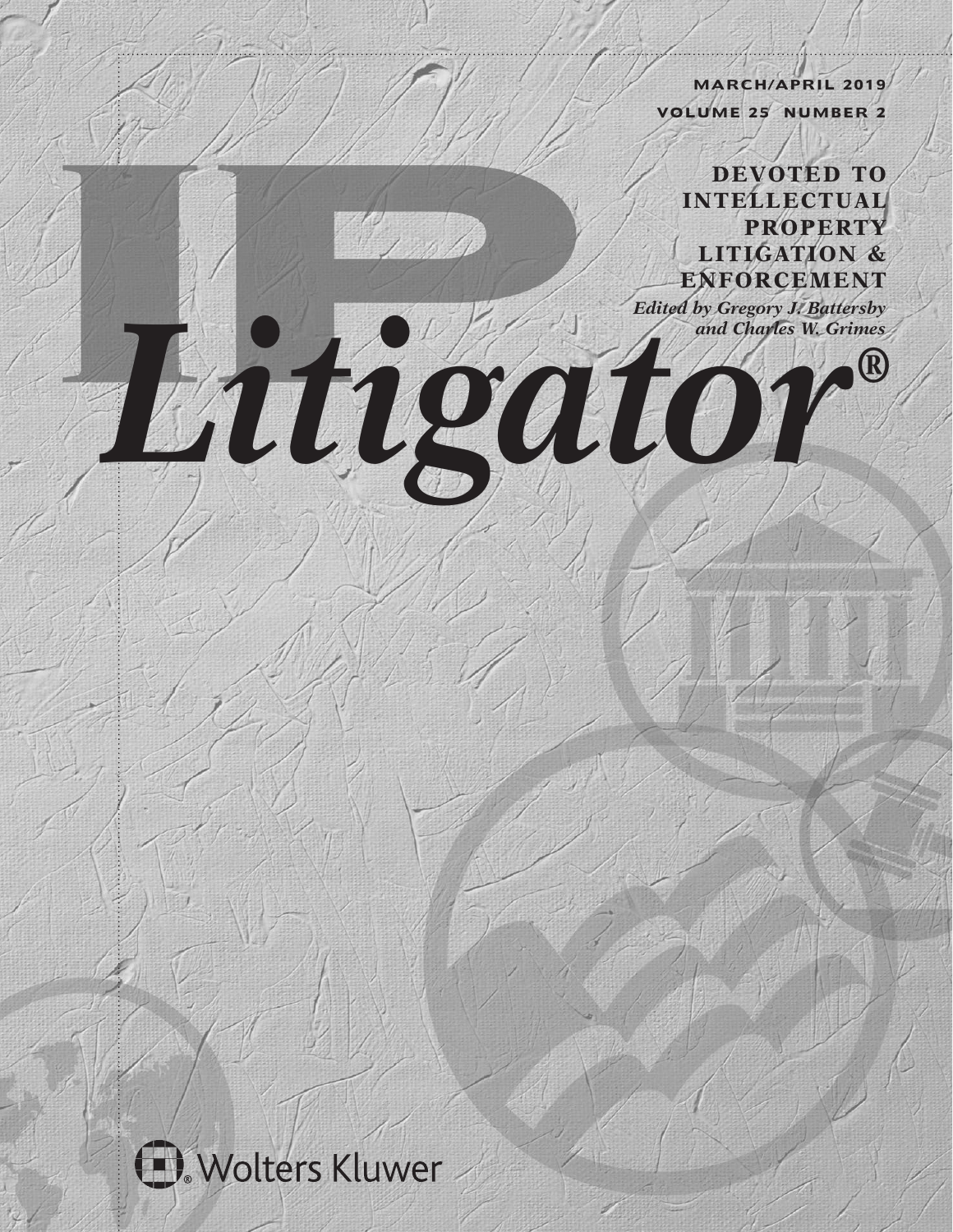## **Praxis**

## **Federal Circuit Report**

**Dorothy D. LeRay and Jordan M. Engelhardt**

## **Federal Circuit Strikes Down Diagnostic Patent in Latest § 101 Decision**

On February 6, 2019, the Federal Circuit issued its latest opinion on patentable subject matter in the life sciences under 35 U.S.C. § 101 in *Athena Diagnostics, Inc. v. Mayo Collaborative Servs., LLC*, No. 2017-2508, slip. Op. (Fed. Cir. Feb. 6, 2019). Judge Lourie wrote for the majority in this split decision, expressing some regret but affirming an order invalidating a diagnostic patent involving proteins. Judge Newman dissented, voicing a concern that § 101 jurisprudence has become counterproductive to the goals of patent law. Though unsurprising, the decision further narrows an already shrinking space for patents to diagnostic methods. It is unclear from this decision what diagnostic methods, if any, are safe from future § 101 challenges.

The patent claimed methods of diagnosing conditions relating to a protein called muscle-specific tyrosine kinase (MuSK) by contacting MuSK with a patient's bodily fluids and performing immunoprecipitation or enzyme-linked immunosorbent assay (ELISA) to detect autoantibodies to MuSK in the bodily fluids. The premise

of the patent was that artificially labeled MuSK protein would form complexes with any autoantibodies to MuSK in a sample of bodily fluids, thus allowing scientists to detect the autoantibodies, which are found in some patients with *myasthenia gravis*. *Myasthenia gravis* is a neurological disorder characterized by muscle weakness and symptoms such as drooping eyelids, double vision, and slurred speech.

Athena, the exclusive licensee, sued Mayo for infringing the patent in the District of Massachusetts. Mayo moved to dismiss the complaint under Rule 12(b)(6), arguing that the asserted claims were invalid under § 101. The district court granted the motion, ruling that the asserted claims were invalid under the two-part test for § 101 established in *Mayo Collaborative Services v. Prometheus Laboratories, Inc.*, 566 U.S. 66 (2012).

A majority of the Federal Circuit panel affirmed in an opinion by Judge Lourie. Applying step one of the Supreme Court's two-part test, the court first determined that the claims were directed to a patentineligible concept, a natural law: the correlation between the presence of naturally occurring MuSK autoantibodies in bodily fluid and MuSK-related diseases like *myasthenia gravis*. Citing *Cleveland Clinic Found. v. True Health Diagnostics LLC*, 859 F.3d 1352, 1361 (Fed. Cir. 2017), and *Ariosa Diagnostics, Inc.* 

*v. Sequenom, Inc.*, 788 F.3d 1371, 1376 (Fed. Cir. 2015), the court held that a claim is directed to a natural law where, as here, the claimed advance was only in the discovery of a natural law, and the additional steps only applied conventional techniques to detect or observe the natural law.

The court was unmoved by Athena's argument that the claims were not directed to a natural law because they required labeling MuSK with a man-made substance. Analogizing to the facts in *Mayo* and *Ariosa*, the court agreed with Mayo that use of a man-made molecule (the labeled MuSK) is not decisive where, as here, it is a routine step in a conventional method for detecting a natural law.

In step two of the *Mayo* test, the court held that, setting aside the patent-ineligible natural law in the claims, there were no additional elements to the claims that transformed them into patent-eligible applications of such a law. The parties did not dispute that labeling proteins and immunoprecipitation were generally conventional techniques in the prior art. The only dispute was whether these steps were unconventional here because these techniques had not previously been applied to detect MuSK autoantibodies in particular. The court answered in the negative, stating that "we cannot hold that performing standard techniques in a standard way to observe a newly discovered natural law provides an inventive concept." *Athena*, slip op. at 17.

The court showed some reluctance in reaching its holding in a footnote but stated that "[o]ur precedent leaves no room for a different outcome here." *Id.* at 15 n.4.

In a sharp dissent, Judge Newman argued that the panel majority improperly expanded § 101 to the detriment of patentees and the public alike. Judge Newman asserted that the court wrongly stripped